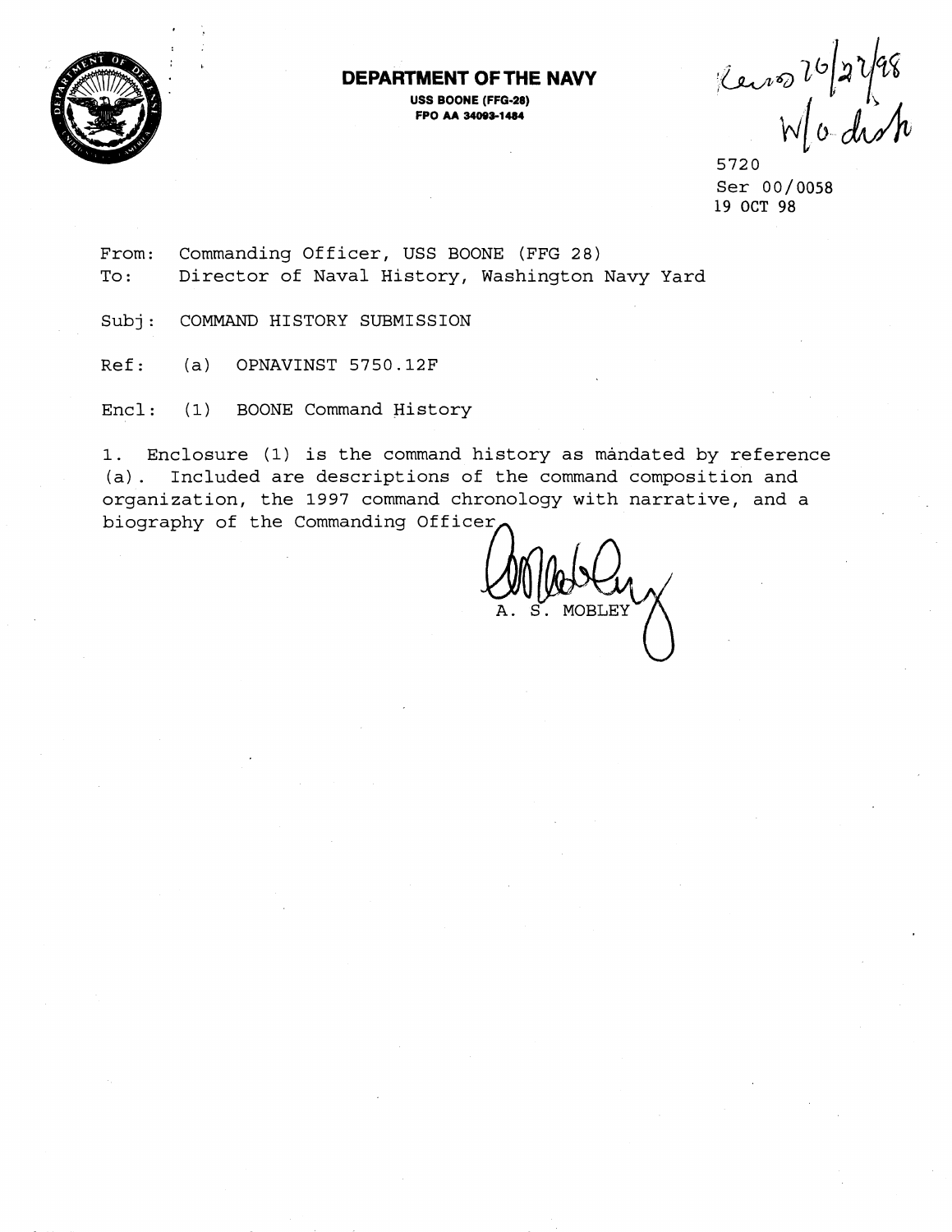## USS BOONE (FFG 28) COMMAND HISTORY COMMAND COMPOSITION AND ORGANIZATION

USS BOONE (FFG 28) is a member of the Oliver Hazard Perry class of Guided Missile Frigates. Her mission is to provide local area protection to battle groups, replenishment groups, amphibious forces, military and mercantile shipping and to conduct USW operations in conjunction with other sea control forces to ensure use of essential sea lanes of communications.

Along with her sister ships of the class, BOONE represents a break with tradition in many ways; a gas turbine powered propulsion plant with variable pitch propellers, austere manning accompanied by a high degree of computerized automation, a fully integrated combat system, two SH-60B helicopter hangars, auxiliary propulsion units (placed to maximize maneuverability) and a ship control console that provides steering and speed control directly from the bridge via a single Helmsman/Lee Helmsman.

The assets that BOONE has to call upon to accomplish her mission include a missile launcher capable of firing both antiaircraft and anti-ship missiles; the rapid fire, dual purpose 76mm gun; a close-in Weapons System, 20mm, 6 barrel "gattling" gun, capable of firing 3000 rounds per minute at an incoming air target; anti-submarine torpedo tubes; and two SH-60 Light Airborne Multi-Purpose System (LAMPS) MK I11 helicopters.

USS BOONE is a member of Commander Western Hemisphere Group based in Mayport Naval Station, Mayport, Florida. Her Commanding Officer is A. Scott Mobley, CDR, USN.

Encl: **(1)**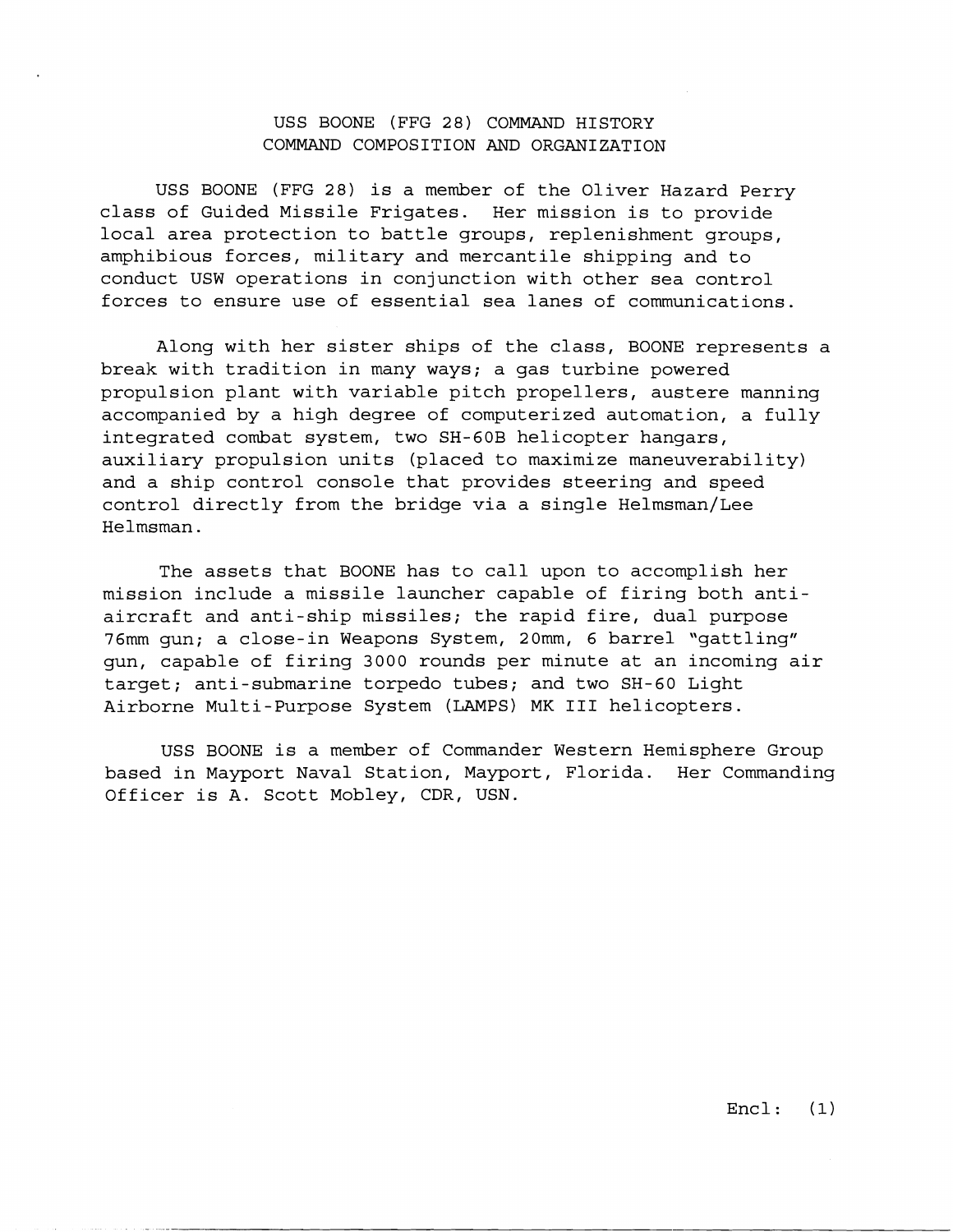## USS BOONE (FFG 28) COMMAND HISTORY 1997 CHRONOLOGY

 $\ddot{\phantom{a}}$ 

|                 |  | 01 JAN - 05 JAN       | CHRISTMAS STAND DOWN                                    |
|-----------------|--|-----------------------|---------------------------------------------------------|
|                 |  | 06 JAN - 21 JAN       | TSTA II CSTG INPORT                                     |
|                 |  |                       | 24 JAN - 27 JAN TSTA II U/W JAXOA                       |
|                 |  |                       | 01 FEB - 28 FEB INPORT TRAINING/DRILLS                  |
|                 |  | 10 FEB - 02 MAR       | IMAV SIMA MAYPORT                                       |
|                 |  |                       | 03 MAR - 04 MAR WOWU HSL DET 1                          |
|                 |  | 05 MAR - 06 MAR FEP   |                                                         |
|                 |  |                       | 07 MAR - 08 MAR        PORT VISIT IN PORT EVERGLADES FL |
| 09 MAR          |  |                       | U/W ENR MAYPORT                                         |
| 10 MAR          |  |                       | ARR MAYPORT                                             |
|                 |  |                       | 24 MAR - 26 MAR CSRR PHASE I                            |
|                 |  |                       | 01 APR - 05 APR CSRR PHASE II                           |
| 03 APR          |  |                       | CHOP TO COMSECONDFLT                                    |
|                 |  |                       | 07 APR - 10 APR MMO OFFLOAD NAVWEPNSTA CHARLESTON       |
|                 |  |                       | 21 APR - 25 APR LMA ASSIST VISIT                        |
|                 |  |                       | 21 APR - 16 MAY IMAV SIMA MAYPORT                       |
| 16 MAY          |  |                       | CHANGE OF COMMAND                                       |
|                 |  |                       | 19 MAY - 13 JUN COMPTUEX PHASE I                        |
|                 |  |                       | 24 MAY - 27 MAY ST MARTEEN PORT VISIT                   |
|                 |  |                       | 28 MAY - 15 JUN U/W COMPTUEX PHASE I/ENROUTE MAYPORT    |
|                 |  | 16 JUN - 19 JUN       | INPORT MAYPORT                                          |
|                 |  | 20 JUN - 26 JUN       | COMPTUEX PHASE II                                       |
| 27 JUN - 05 JUL |  |                       | INPORT MAYPORT                                          |
| 05 JUL          |  |                       | U/W FOR VANDLEX                                         |
| 07 JUL          |  |                       | RTN TO MAYPORT                                          |
|                 |  |                       | 14 JUL - 25 JUL CSRR PHASE II                           |
|                 |  | 28 JUL - 01 AUG       | LMA                                                     |
|                 |  | 18 AUG - 03 SEP JTFEX |                                                         |
|                 |  |                       | 03 SEP - 03 OCT POM STAND DOWN PERIOD                   |
| 03 OCT          |  |                       | DEPLOY MED / JTG 98-1                                   |
| 06 OCT          |  |                       | RAS W/ SEATTLE                                          |
| 09 OCT          |  |                       | SAFETY STAND DOWN                                       |
| 10 OCT          |  |                       | GW BATTLE GROUP PHOTOEX                                 |
| 10 OCT          |  |                       | RAS W/SEATTLE - NIGHT                                   |
| 14 OCT          |  |                       | RAS W/SEATTLE                                           |
| 14 OCT          |  |                       | ADM MULLEN VISIT                                        |
| 15 OCT          |  |                       | Entered the Straights of Gibraltar                      |
| 16 OCT          |  |                       | JFK/GWBG RDVU AND TOVR                                  |
| 17 OCT          |  |                       | RAS W/KANAWHA                                           |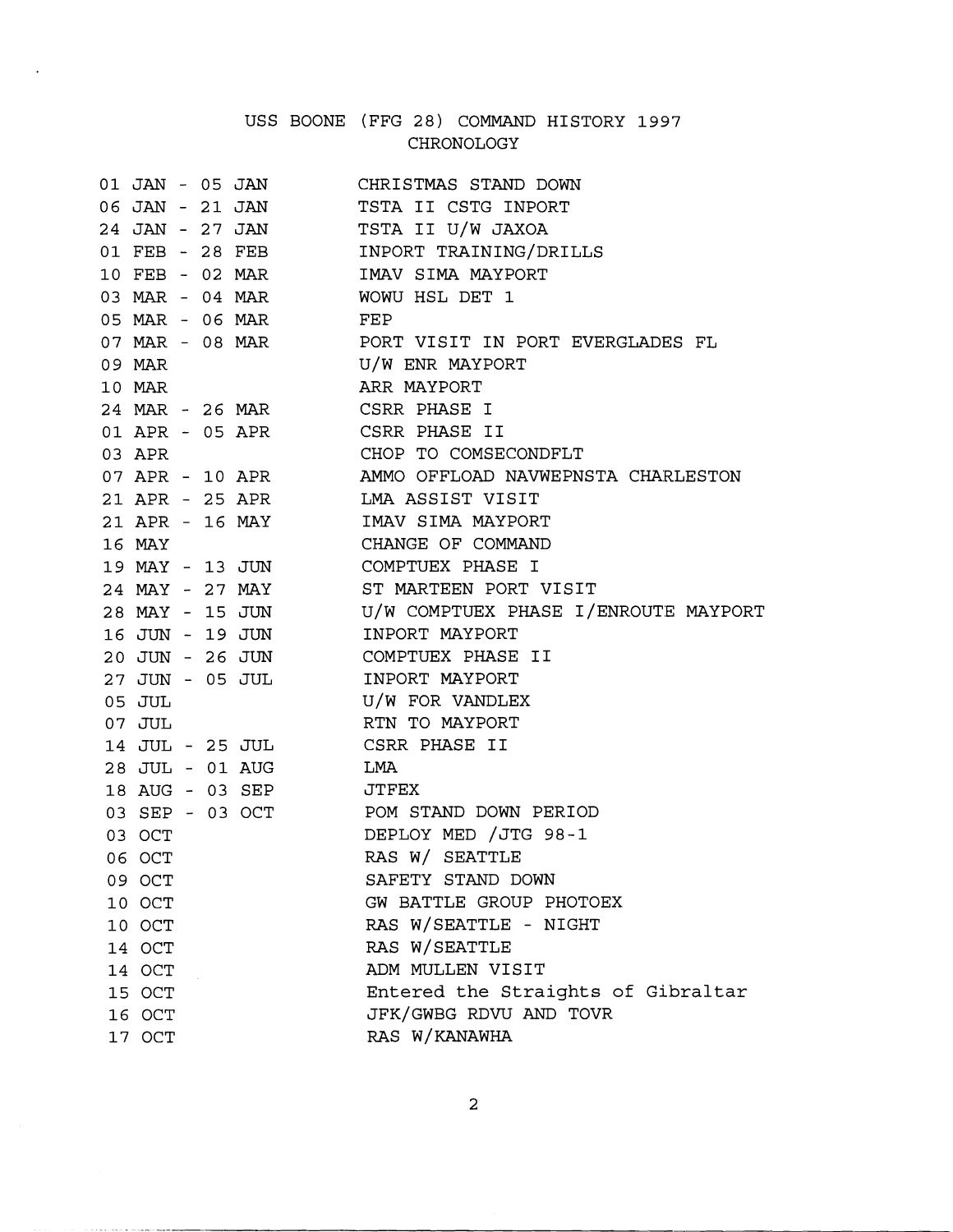| 18 OCT          | JOIN SNFM                                 |
|-----------------|-------------------------------------------|
| 19 OCT          | RAS W/ MARQUES DE LA ENSENADA             |
| 21 OCT          | RAS W/LARAMIE                             |
| 21 OCT          | ANCHOR ARBATAZ SARDINIA                   |
| 22 OCT          | U/W FROM ANCHORAGE                        |
| 23 OCT          | TOWED BY NIEDERSACHEN (GR)                |
| 25 OCT - 04 NOV | ARR AUGUSTA BAY                           |
| 05 NOV          | DEPART AUGUSTA BAY                        |
| 08 NOV          | MEDVAC OMSN RAYN VIA NAVARA'S HELO        |
| 09 NOV          | RAS W/KANAWHA                             |
| 10 NOV          | XSIT STS OF MESSINA                       |
| 11 NOV          | RAS AND VERTREP W/KANAWA                  |
| 12 NOV          | PVST CAGLIARI                             |
| 17 NOV          | U/W SURFEX 314 VERSUS SPS DEVA, ANAGA     |
|                 | ASSUME FTC, SW, SE                        |
| 20 NOV          | TOWEX W/BARBAROS                          |
| 20 NOV          | ANCHOR TALEUDA NSFS RANGE                 |
| 22 NOV          | U/W FROM ANCHORAGE                        |
| 24 NOV - 28 NOV | INPORT BARCELONEA                         |
| 29 NOV          | U/W ENR NAPLES IT                         |
| 01 DEC          | XSIT STS OF BONIFICO                      |
| 02 DEC          | ARR NAPLES                                |
| 04 DEC          | U/W FOR NACSEA DAY REHERSAL DAY ONLY      |
| 06 DEC          | U/W NACSEA DAY, UCO ENR ISE TO ADRIATIC   |
|                 | (SFOR)                                    |
| 07 DEC          | XSIT MESSINA                              |
| 07 DEC          | RAS F/S W/ LARIMIE                        |
| 08 DEC          | BSP BRINDISI IT, PICKUP 5 PAX FOR PHOENIX |
|                 | 97, SUB RESCUE EXERCISE.                  |
| 09 DEC          | TOVR FGS NEIDERSACHEN SFOR DUTIES         |
|                 | CONDUCT PHOENIX 97                        |
| 10 DEC          | ARR ANNOCONA                              |
| 11 DEC          | U/W FROM ANNOCONA                         |
| 12 DEC - 16 DEC | PVST SPLIT CROATIA, COMREL ORPHANAGE      |
| 17 DEC          | U/W SFOR                                  |
| 18 DEC          | RAS LARAMIE                               |
| 22 DEC          | CAP CEREMONY FOR OS2/1 CARTER, EN3/2      |
|                 | DISHMOND                                  |
| 23 DEC          | ARR TRIESTE                               |
| 23-31 DEC       | CHRISTMAS STANDDOWN IN TRIESTE            |

 $\ddot{\phantom{a}}$ 

 $\overline{3}$ 

 $\frac{1}{2}$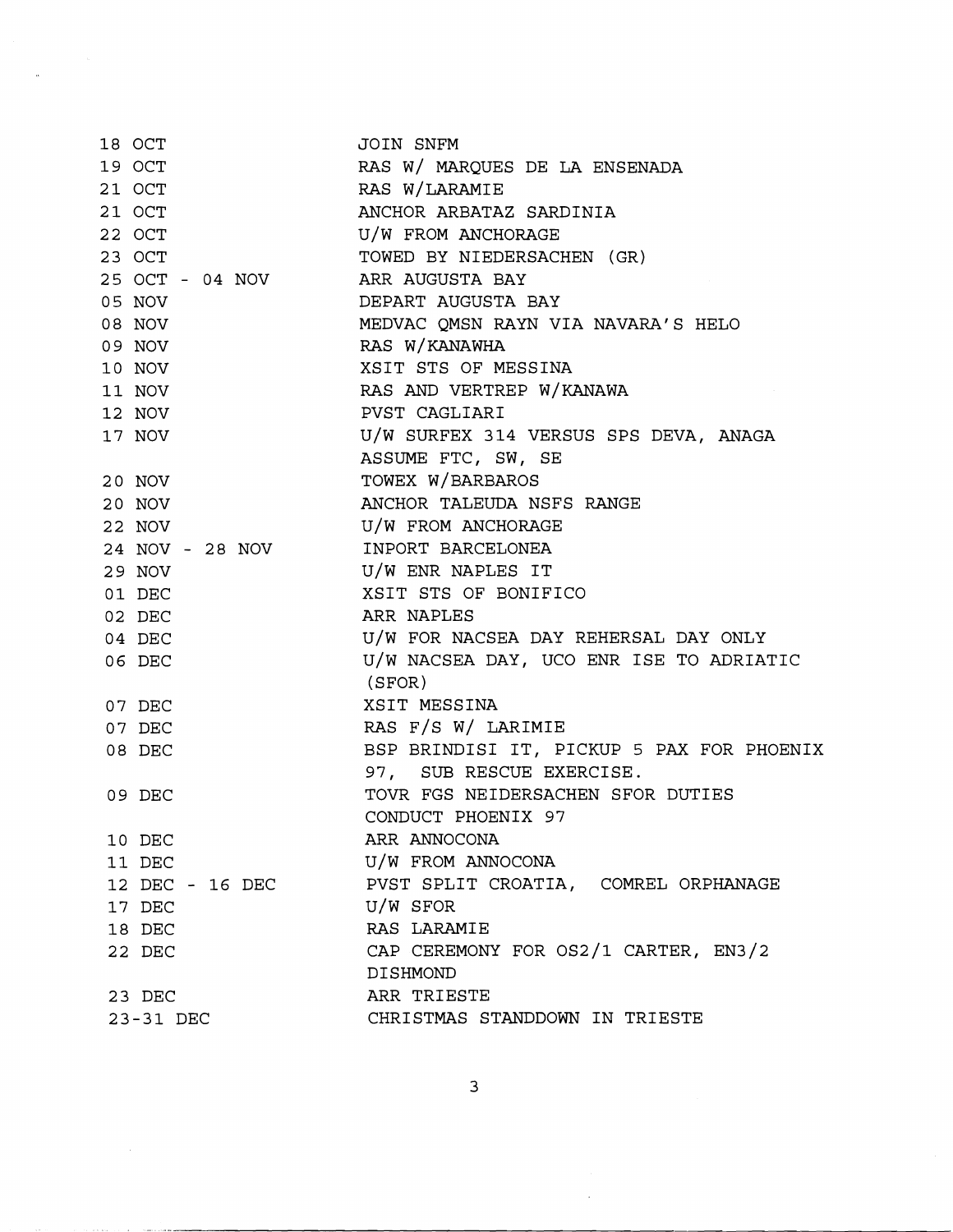## USS BOONE (FFG 28) COMMAND HISTORY 1997 NARRATIVE

BOONE began 1997 in Christmas standdown inport Mayport, FL. BOONE was also in the middle of it's workup cycle preparing for deploying with Standing Naval Forces Atlantic (SNFL) .

In January, BOONE went through TSTA I1 for Combat Systems and Engineering. BOONE's crew proficiency was outstanding resulting in the ship validating TSTA 111. BOONE spent February inport Mayport conducting drills in order to fine tune its warfighting capabilities. In March BOONE conducted a successful Final Evaluation Period (FEP), then a port visit in Key West.

Change of Command was held on 16 May 1997. CDR A. S. Mobley relieved CDR R. Douglas Hughes as Commanding Officer in a ceremony held in Mayport. Commander Western Hemishpere Group, ADM Ferguson was the guest speaker.

On May 19, 1997 USS BOONE Departed for COMPTUEX Phase I along with the George Washington Battle Group, which was led by RADM Mike Mullen. During a break in COMPTUEX, USS BOONE enjoyed liberty along with several other BATTLE GROUP ships in St. Marteen, NA.

In July, BOONE participated in VANDALEX 97. The successful engagement of this low altitude supersonic target demonstrated the highest degree of training and equipment maintenance.

BOONE was scheduled to conduct Space Shuttle Operations at the beginning of August, but the launch was canceled. Also in August, BOONE held two Pre-Overseas Movement briefs for crewmembers and their spouses in order to inform them of issues that they need to attend to prior to the Med Deployment. The brief also covered what the spouse and crewmember could expect during the deployment. During our Joint Task Fleet Exercise at the end of August, BOONE was assigned numerous tasks including High Value Unit escort, Surface Action Group (SAG) operations, and Maritime Interdiction (MIO) operations.

4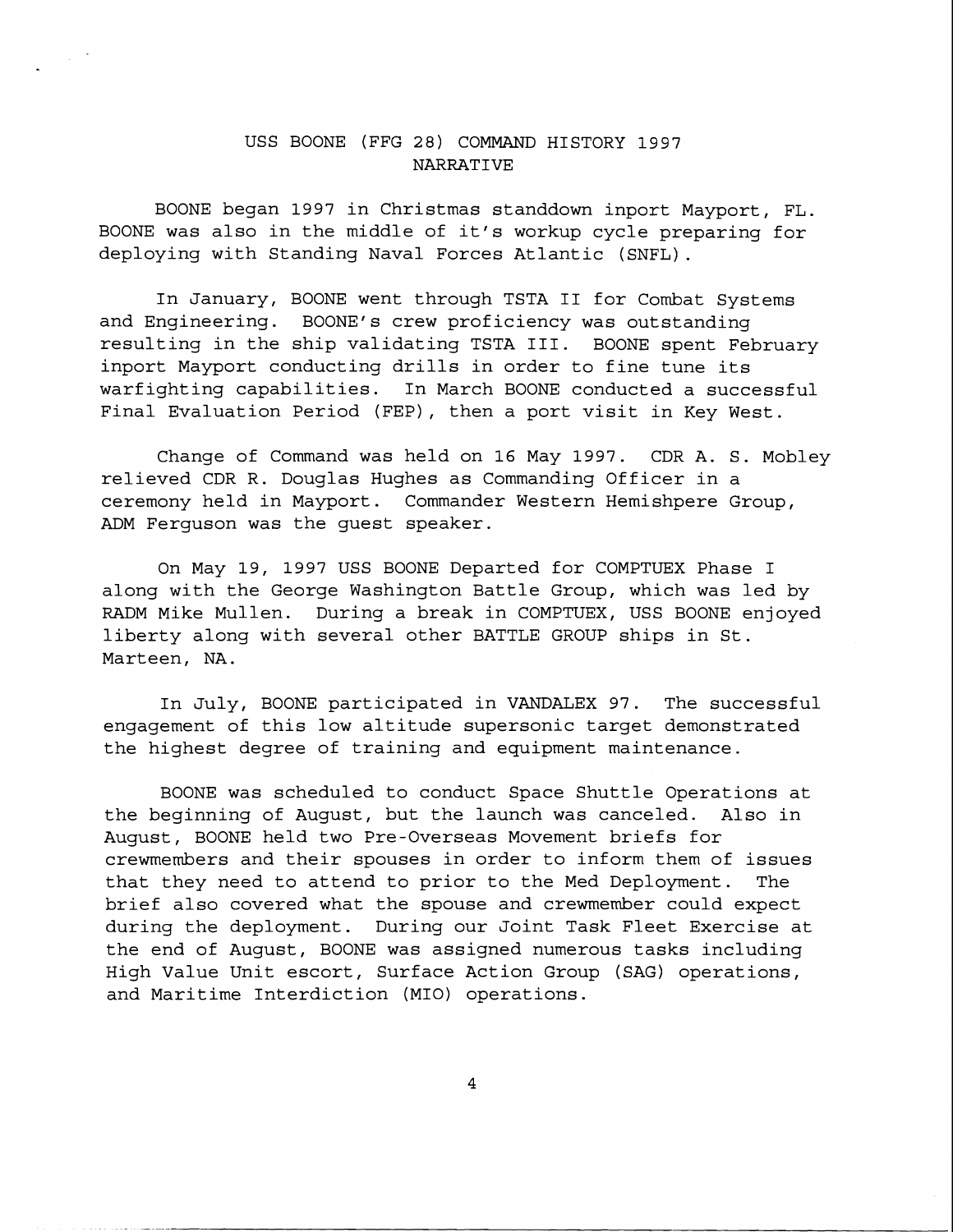In preparation for the deployment, BOONE spent all of September in POM Standdown, allowing crewmembers to take care of personal business as well as conducting final material preparations onboard the ship.

 $\frac{1}{2} \frac{1}{2} \frac{d^2}{dt^2}$ 

BOONE deployed for the Mediterranean on October 3rd with the GW Battle Group. BOONE entered the straights of Gibraltar on the 15th and conducted a turn over with the JFK Battle Group on the morning of the 16th. BOONE joined the Standing Naval Forces Mediterranean (SNFM) on the 17th and began an event filled and rewarding SNFM tour with other NATO ships.

While operating with SNFM, BOONE conducted port visits to Augusta Bay IT, Cagliari IT, Barcelona SP, Naples IT, Ancona IT, Split Croatia, and Trieste IT. In Cagliari, the ship hosted the SNFM Force reception on board for numerous local distinguished visitors and military officials. Guest included COMAR Cagliari, civilian political authorities including Gian Mario Selis (President of Regional Legislature), and the Commanding Officers of all the SNFM ships.

While in Barcelona, BOONE conducted a Community Relations Project. 13 volunteers from the crew visited "Llar La Gavina", a home for physically and mentally handicapped adults. Crewmembers painted several rooms with paint from "Project Handclasp" as well as performing yard and garden work. Additionally the Commanding Officer attended a dinner with Commander Standing Naval Forces Mediterranean, SPS Navarra Commanding Officer, Captain Ugarte (Commander Catalonian Naval District), ADM Romero (retired former CNO, Spanish Navy), and the Commanding General of the Catalonian Military District.

During the transit from Cagliari to Barcelona and from Barcelona to Naples, SNFM ships conducted numerous rehearsals for NAC Sea Day. A practice NAC Sea Day was conducted on 05 December and the actual event was held on 07 December. The event was attended by Commander Sixthfleet and other distinguished guests.

BOONE relieved FGS Niedersachen for SFOR duties on 09 December. BOONE mission was to patrol the Adriatic Sea above the

5